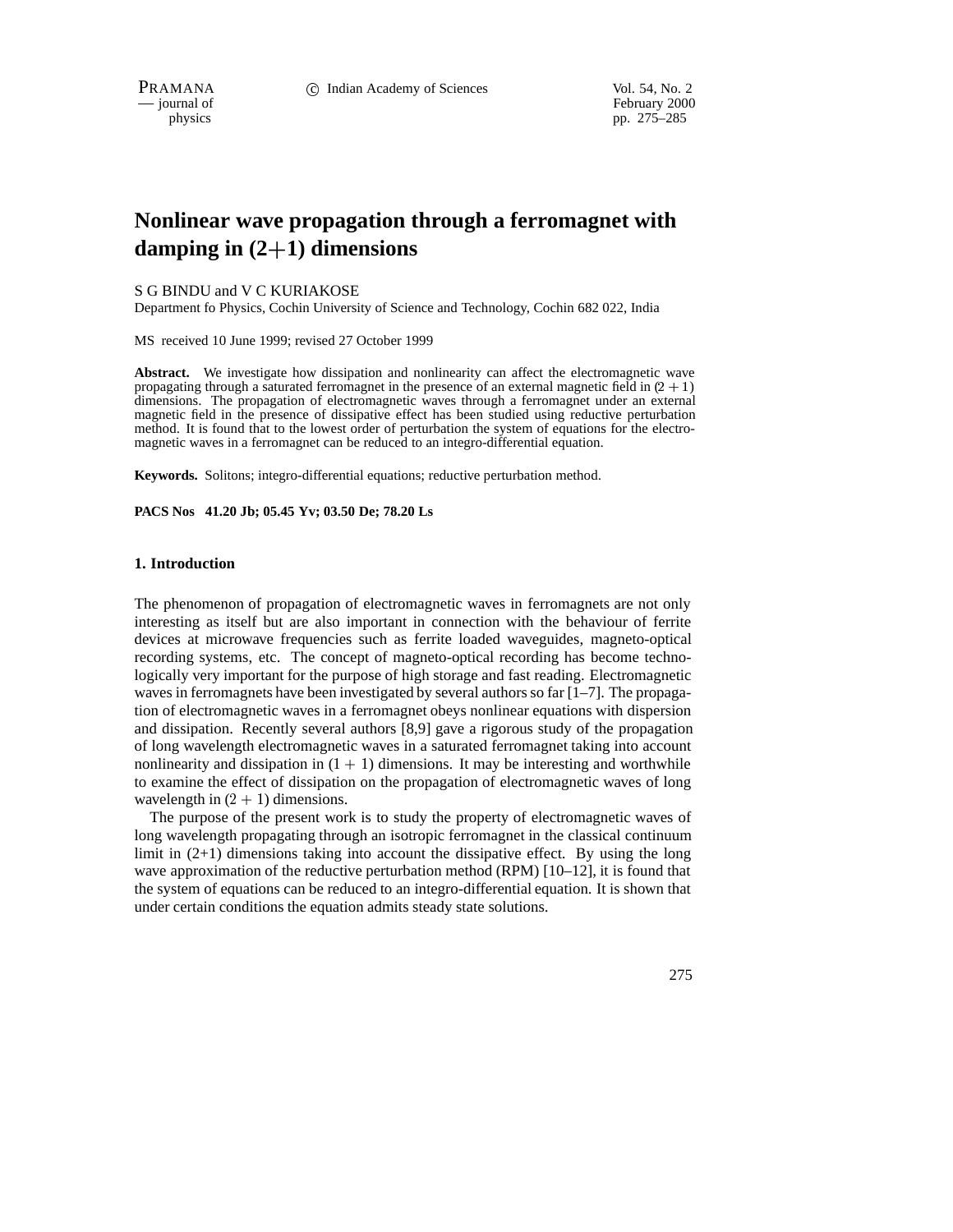## **2. Formulation of the problem**

We are considering electromagnetic waves in a ferromagnet under an external magnetic field in the presence of dissipative effect in  $(2 + 1)$  dimensions. The basic equations relevant to the present problem are the following :

$$
\nabla \times \vec{E} = \frac{1}{c} \frac{\partial \vec{B}}{\partial t}, \ \nabla \times \vec{H} = \frac{\partial \vec{D}}{\partial t}.
$$
 (1)

The magnetic induction  $\vec{B}$  and the magnetic field  $\vec{H}$  are related to the magnetization of the medium through the relation:

$$
\vec{B} = \mu_0 (\vec{H} + \vec{M}),
$$

where  $\mu_0$  is the magnetic permeability in vacuum. The magnetization density M is governed by the 'torque' equation

$$
\frac{\partial \vec{M}}{\partial t} = -\mu_0 \gamma_0 \vec{M} \times \vec{H} - \delta \frac{\vec{M} \times (\vec{M} \times \vec{H})}{M^2},\tag{2}
$$

where  $\gamma_0$  is the gyromagnetic ratio and  $\delta$  is a positive constant. Following Landau and Lifshitz [13,14], we have assumed that the dissipative effect in the ferromagnet is incorporated by taking into account the second term on the right hand side of (2). Taking the time derivative of (1) and then substituting for  $\vec{B}$  and  $\vec{E}$  we can get

$$
-\nabla(\nabla \cdot \vec{H}) + \nabla^2 \vec{H} = \frac{1}{c^2} \frac{\partial^2}{\partial t^2} (\vec{H} + \vec{M}),\tag{3}
$$

where  $c = 1/\sqrt{\mu_0 \varepsilon}$  is the speed of light based on the dielectric constant of the ferromagnet. Equations (2) and (3) are simultaneous equations for  $\vec{M}$  and  $\vec{H}$ .

Let us consider the propagation of plane waves in  $(2 + 1)$  dimensions. All the physical quantities are assumed to be functions of two space coordinates  $x, y$  and the time coordinate t. Let us seek a solution of these equations in the form of a Fourier expansion in harmonics of the fundamental  $E = \exp i(kx - \omega t)$  as

$$
\vec{M} = \sum_{n=-\infty}^{+\infty} \vec{M}^n E^n, \ \vec{H} = \sum_{n=-\infty}^{+\infty} \vec{H}^n E^n.
$$

We assume here that the ferromagnet is in an uniform state at upstream infinity. Writing  $\vec{M} = (M_x, M_y, M_z)$  and  $\vec{H} = (H_x, H_y, H_z)$  and expressing the Fourier components of M and H in powers of a small parameter  $\varepsilon$ , we can write

$$
M^n = \sum_{j=0}^{\infty} \varepsilon^j M_j^n(x, y, t), H^n = \sum_{j=0}^{\infty} \varepsilon^j H_j^n(x, y, t).
$$
 (4)

 $\vec{M}$  and  $\vec{H}$  satisfy the following boundary conditions,

$$
M_{jx} \to 0, \quad \text{except that} \quad M_{0x} \to m_0 \cos \phi = m_{0x}, \tag{5}
$$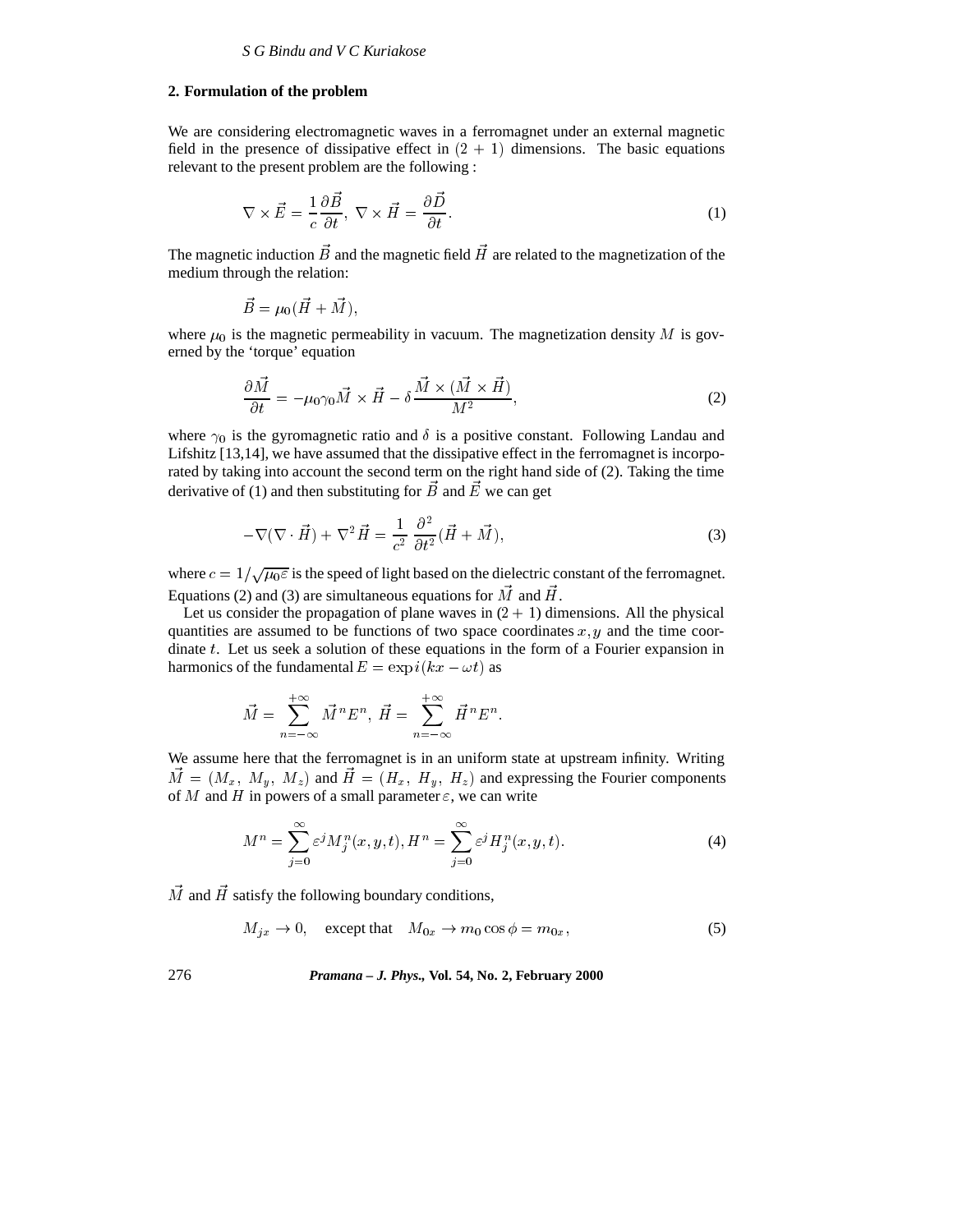$$
M_{jy} \to 0, \quad \text{except that} \quad M_{0y} \to m_0 \sin \phi = m_{0y}, \tag{6}
$$

$$
M_{jz} \to 0,\tag{7}
$$

$$
H_{jx} \to 0, \quad \text{except that} \quad H_{0x} \to h_0 \cos \phi,\tag{8}
$$

$$
H_{jy} \to 0, \quad \text{except that} \quad H_{0y} \to h_0 \sin \phi,\tag{9}
$$

$$
H_{jz} \to 0,\tag{10}
$$

as  $x \to -\infty$ , where  $m_0$ ,  $h_0$  and  $\phi$  are positive constants and  $0 \le \phi \le \pi/2$ .

Before proceeding to the nonlinear problem, we will first examine the dispersion relation in the linearized limit. Assuming a sinusoidal waveform for the field variables the equations (2) and (3) can be cast in the form

$$
\left[\frac{\partial}{\partial t} - in \omega\right] M^n = -\mu_0 \gamma_0 \left[\sum_{p+q=n} M^p \times H^q\right] \n- \delta \left[\sum_{p+q+r=n} M^p \times \left[M^q \times (H^r - \alpha M^r)\right],
$$
\n(11)

$$
\left[\frac{\partial^2}{\partial t^2} + 2in\omega \frac{\partial}{\partial t} - n^2 \omega^2\right] \left[M_s^n + H_s^n\right] = c^2 \left[\frac{\partial^2}{\partial x^2} + 2ink\frac{\partial}{\partial x} - n^2 k^2\right] \times H_s^n(1 - \delta_{sx}),\tag{12}
$$

where  $s = x$ ,  $y$ ,  $z$  and  $\delta_{sx}$  is the Kronecker delta function. Taking the leading order terms for the order ( $n = 1$ ) from both equations, we can write the components of  $M_s^1$  as functions of  $H_s^1$ . Thus we can find a linear homogeneous system of equations for  $H_s^1$ ,  $H_u^1$  and  $H_s^1$ . Here we have assumed a linear relation between the zeroth components of  $M$  and  $H$ , i.e.,  $h_0 = \alpha m_0$ . The determinant of this system of equations  $\Delta(n)$  is

$$
\Delta(n) = in\omega \left[ -n^2 \gamma^2 \omega^2 + \beta^2 (m_{0x})^2 + \gamma \beta (1 + \alpha) (m_{0y})^2 + \delta \beta \gamma (1 + \alpha) (m_0)^2 \right],
$$
\n(13)

where

 $\overline{a}$ 

$$
\beta = (1 + \alpha \gamma),\tag{14}
$$

$$
\gamma = \left(1 - \frac{c^2 k^2}{\omega^2}\right). \tag{15}
$$

For  $n = 1, \Delta(1)$  is zero if  $\omega$  satisfies the dispersion relation

$$
-\gamma^2 \omega^2 + \beta^2 (m_{0x})^2 + \gamma \beta (1 + \alpha) (m_{0y})^2 + \delta \beta \gamma (1 + \alpha) (m_0)^2 = 0.
$$
 (16)

Writing  $\gamma$  and  $\beta$  in terms of  $\alpha$ , k and  $\omega$ , we can obtain an equation which is cubic in  $\omega^2$ :

*Pramana – J. Phys.,* **Vol. 54, No. 2, February 2000** 277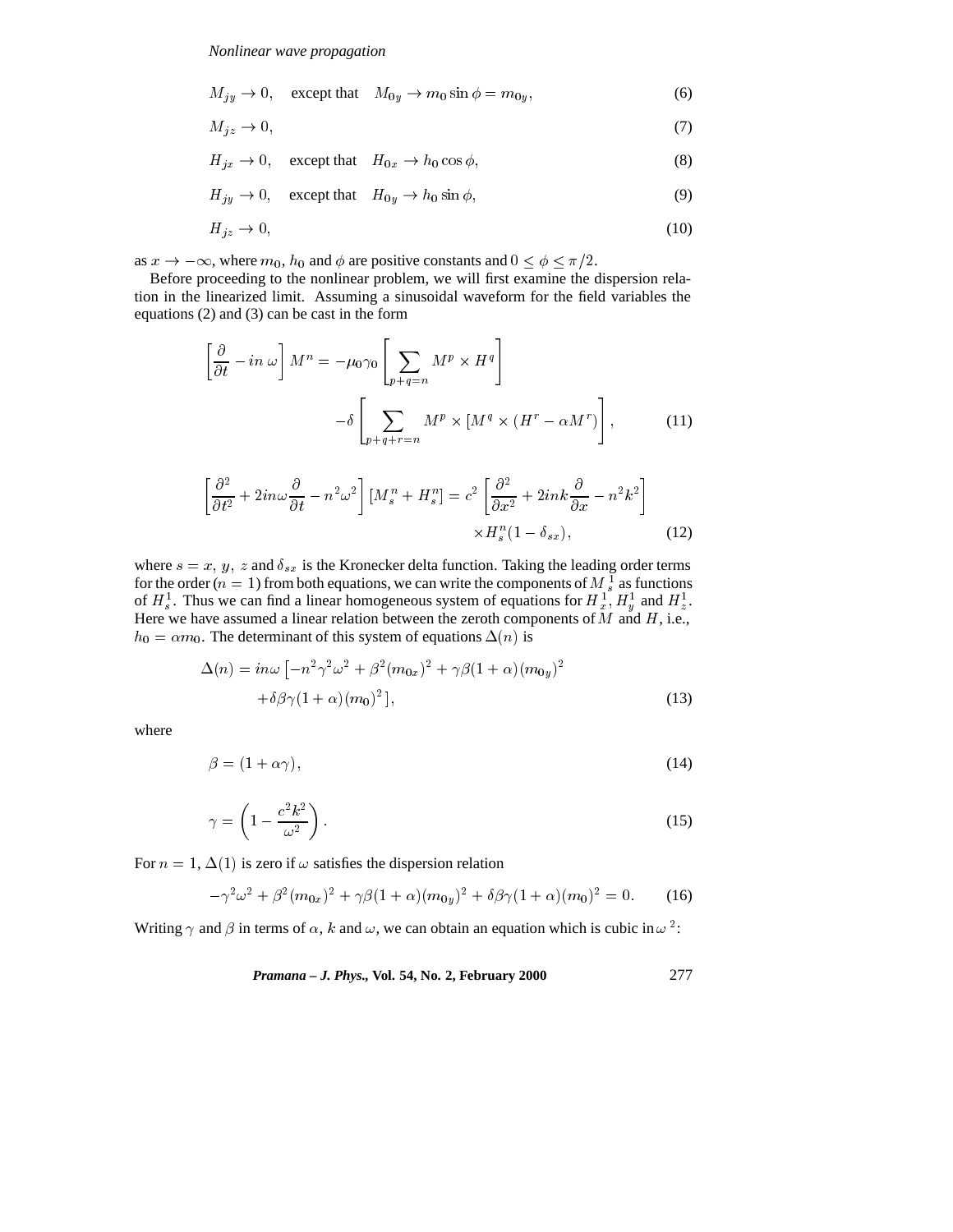*S G Bindu and V C Kuriakose*

$$
\left(1+\alpha\left(1-\frac{c^2k^2}{\omega^2}\right)\right)^2 (m_{0x})^2 + \left(1-\frac{c^2k^2}{\omega^2}\right)
$$

$$
\left(1+\alpha\left(1-\frac{c^2k^2}{\omega^2}\right)\right)(1+\alpha)(m_{0y})^2 + \delta\left(1-\frac{c^2k^2}{\omega^2}\right)
$$

$$
\left(1+\alpha\left(1-\frac{c^2k^2}{\omega^2}\right)\right)(1+\alpha)(m_0)^2 = \omega^2\left(1-\frac{c^2k^2}{\omega^2}\right).
$$
 (17)

This shows that there are three kinds of waves, for small values of  $k$ , the three values of  $\omega/k$  are given by

$$
\frac{\omega}{k} = \sqrt{\frac{\alpha}{1 + \alpha}}c,\tag{18}
$$

$$
\frac{\omega}{k} = \sqrt{\frac{\alpha + \sin^2 \phi}{1 + \alpha}} c,\tag{19}
$$

$$
\frac{\omega}{k} = \frac{1+\alpha}{\alpha}c\left(1 - \frac{\delta \alpha l}{c}\right)\frac{1}{kl},\tag{20}
$$

where  $l = c/(\mu_0 \gamma_0 H_0)$ .

In the long wavelength approximation and for finite values of velocity we can exclude the wave corresponding to the third mode for which  $\omega/k \to \infty$  as  $k \to 0$ . We assume that the y coordinate is orthogonal to the plane determined by the external magnetic field  $H^0$ and the direction of propagation of the perturbation is along the x-axis. The system will have a solution only if the determinant of the augmented matrix is zero.

In the study of the asymptotic behaviour of nonlinear dispersive waves, Gardner and Morikawa [12] introduced a scale transformation

$$
\xi = \varepsilon^a (x - Vt),\tag{21}
$$

$$
\tau = \varepsilon^b t \tag{22}
$$

in the  $(1 + 1)$  dimensional case, where V stands for the velocity of the wave motion. Gardner and Morikawa combined this transformation with a perturbation expansion of the dependent variables so as to describe the nonlinear asymptotic behaviour of the system of equations and will arrive at a single tractable equation describing the asymptotic behaviour of a wave. This method is called the reductive perturbation method (RPM) which is the basic mechanism for carrying out this problem. In  $(2 + 1)$  dimensions we will introduce one more space co-ordinate y.

We will now introduce the stretching variables  $\xi$ ,  $\zeta$  and  $\tau$  as,

$$
\xi = \varepsilon (x - Vt),\tag{23}
$$

$$
\zeta = \varepsilon^2 y,\tag{24}
$$

$$
\tau = \varepsilon^3 t,\tag{25}
$$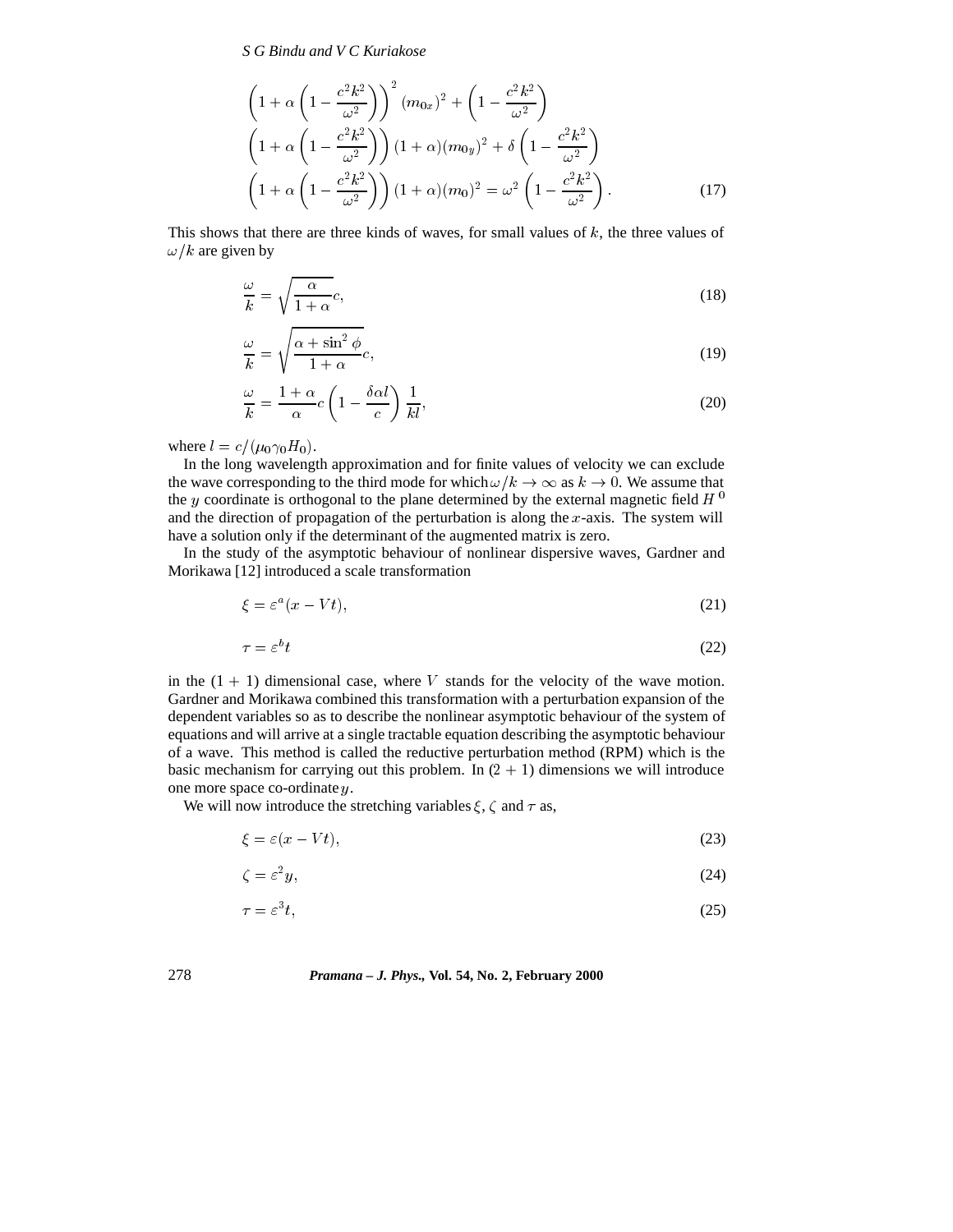where  $\varepsilon$  is the small parameter measuring the weakness of dispersive effect or smallness of k. The expression for  $\zeta$  represents weak dependence of the field parameters on the coordinate y. In the present case we consider the waves with velocity  $V$  given by (18)

$$
V = \frac{\omega}{k} = \sqrt{\frac{\alpha}{1 + \alpha}}c.
$$

One can also proceed with velocity given by (19). Applying the scale transformations (23), (24) and (25) and substituting the expansions given by (4) in (2) and (3) and then collecting and solving coefficients of different orders of  $\varepsilon^j$ , for  $n = 1$ , we get the following:

At order  $\varepsilon^0$ :

$$
\mu_0 \gamma_0 [M_{0y} H_{0z} - M_{0z} H_{0y}] - \delta [(1+\alpha) M_{0y} M_{0x} - (1+\alpha) M_{0z} M_{0x}] = 0,
$$
\n(26)  
\n
$$
\mu_0 \gamma_0 [M_{0z} H_{0x} - M_{0x} H_{0z}] - \delta [(1+\alpha) M_{0z} M_{0y} - (1+\alpha) M_{0x} M_{0y}] = 0,
$$
\n(27)

$$
\mu_0 \gamma_0 [M_{0x} H_{0y} - M_{0y} H_{0x}] - \delta [(1+\alpha) M_{0z} M_{0x} - (1+\alpha) M_{0z} M_{0y}] = 0,
$$
\n(28)

$$
\frac{\partial^2 [H_{0x} + M_{0x}]}{\partial \xi^2} = 0,\tag{29}
$$

$$
V^2 \frac{\partial^2}{\partial \xi^2} (\gamma H_{0y} + M_{0y}) = 0. \tag{30}
$$

At order  $\varepsilon^1$ :

$$
V\frac{\partial M_0}{\partial \xi} = \mu_0 \gamma_0 [m \times (H_1 - \alpha M_1)] - \delta \left[ \frac{\vec{M} \times (\vec{M} \times \vec{H})}{M^2} \right].
$$
 (31)

The  $x, y, z$  components of this equation are

$$
-\mu_0 \gamma_0 (1+\alpha) M_{0z} M_{1x} = V \frac{\partial M_{0y}}{\partial \xi} - \delta [(1+\alpha)(M_{0z})^2 M_{1y} - (1+\alpha)(M_{0x})^2 M_{1y}], \tag{32}
$$

$$
\mu_0 \gamma_0 (1+\alpha) M_{0y} M_{1x} = V \frac{\partial M_{0z}}{\partial \xi} - \delta [(1+\alpha)(M_{0x})^2 M_{1z} - (1+\alpha)(M_{0y})^2 M_{1z}], \qquad (33)
$$

$$
H_{1x} + M_{1x} = 0,\t\t(34)
$$

*Pramana – J. Phys.,* **Vol. 54, No. 2, February 2000** 279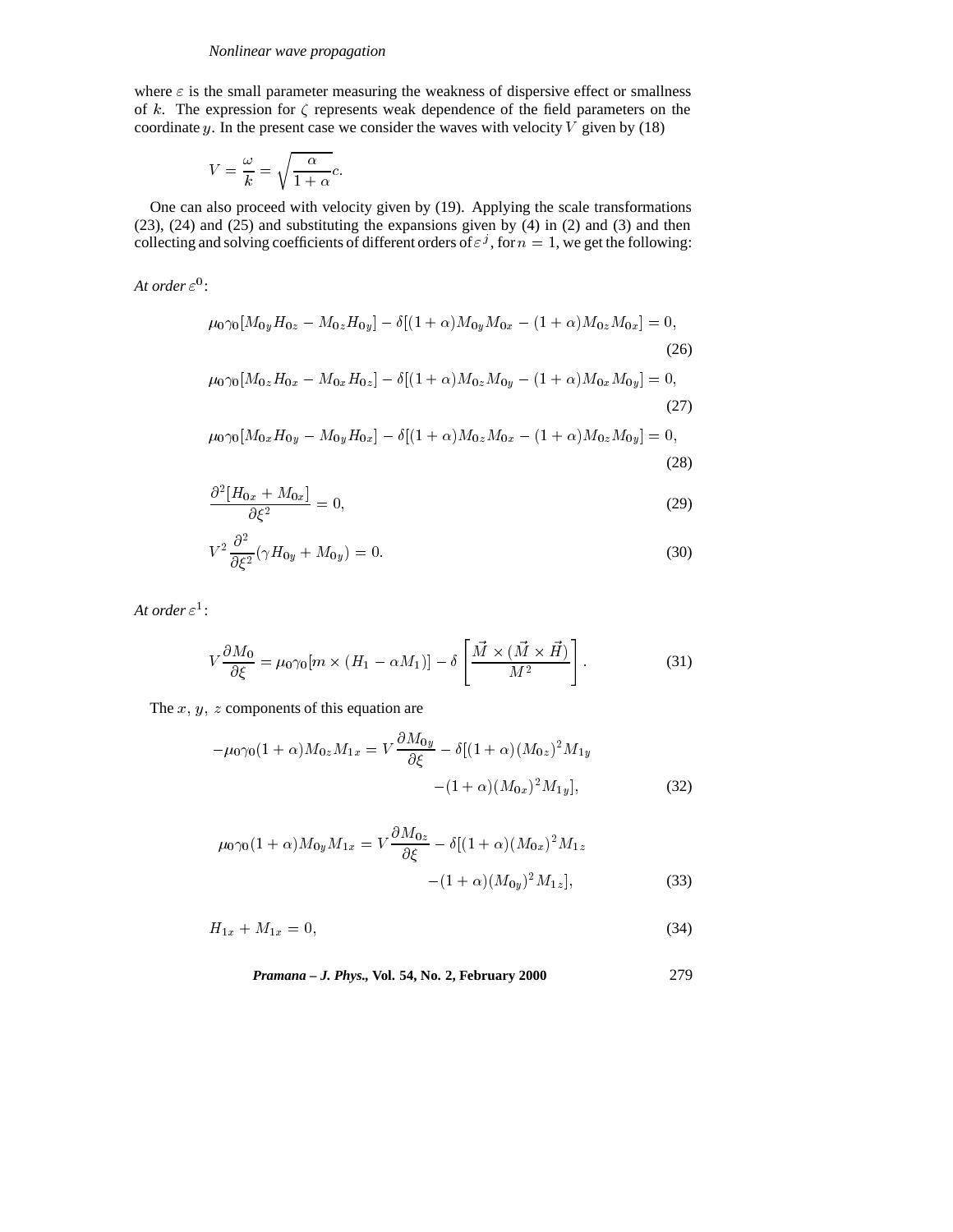*S G Bindu and V C Kuriakose*

$$
H_{1y} - \alpha M_{1y} = 0,\t\t(35)
$$

$$
H_{1z} - \alpha M_{1z} = 0. \tag{36}
$$

 $M_0 = m_0$  and  $H_0 = \alpha m_0$  are the constant vectors characterizing the initial static state of the system, where  $m_0 = (m_x, m_y, 0)$ . Using this fact in (31) we can show that  $H_1 - \alpha M_1$ and  $m_0$  are colinear vectors. Thus we can write

$$
H_1 - \alpha M_1 = (1 + \alpha)\beta g m_0,\tag{37}
$$

where  $g(\xi, \zeta, \tau)$  is an arbitrary function of  $\xi, \zeta, \tau$ . By using the relation given by (37) and using the fact that  $H_0$  and  $M_0$  are constant vectors and that for  $\xi \to -\infty$ ,  $M_1 \to 0$  and  $H_1 \rightarrow h'_1$  (h<sub>1</sub> parallel to m) in first order equations (31)–(36), the components of M <sub>1y</sub> and  $\mathcal{M}_{1z}$  are found to be

$$
M_{1y} = \gamma (1 + \alpha) m_y g,
$$
  
\n
$$
M_{1z} = 0, \text{ since } m_z = 0.
$$

At order  $\varepsilon^2$ :

$$
V\frac{\partial M_{1x}}{\partial \xi} = -\mu_0 \gamma_0 [M_{0y} (H_{2z} - \alpha M_{2z}) - M_{0z} (H_{2y} - \alpha M_{2y})]
$$

$$
-\delta [(1+\alpha)M_{1y} M_{0y} M_{1x} - (1+\alpha)M_{1x} M_{0z} M_{1z}], \qquad (38)
$$

$$
V\frac{\partial M_{1y}}{\partial \xi} = -\mu_0 \gamma_0 [M_{0z} (H_{2x} - \alpha M_{2x}) - M_{0x} (H_{2z} - \alpha M_{2z})]
$$

$$
-\delta [(1+\alpha)M_{1z}M_{1y}M_{0z} - (1+\alpha)M_{0x}M_{1x}M_{1y}], \qquad (39)
$$

$$
V\frac{\partial M_{1z}}{\partial \xi} = -\mu_0 \gamma_0 [M_{0x} (H_{2y} - \alpha M_{2y}) - M_{0y} (H_{2x} - \alpha M_{2x})]
$$

$$
-\delta [(1+\alpha)M_{1z}M_{1x}M_{0x} - (1+\alpha)M_{1z}M_{0z}M_{1y}], \qquad (40)
$$

$$
H_{2x} + M_{2x} = 0,\t\t(41)
$$

$$
\frac{\partial (H_{2y} - \alpha M_{2y})}{\partial \xi} = -2V \frac{(1+\alpha)^2}{c^2} \frac{\partial M_{0y}}{\partial \tau} - (1+\alpha) \frac{\partial^2 M_{0y}}{\partial \zeta^2},\tag{42}
$$

$$
\frac{\partial (H_{2z} - \alpha M_{2z})}{\partial \xi} = -2V \frac{(1+\alpha)^2}{c^2} \frac{\partial M_{0z}}{\partial \tau} - (1+\alpha) \frac{\partial^2 M_{0z}}{\partial \zeta^2}.
$$
(43)

Solving for  $H_{2y}$ ,  $M_{2y}$  and  $H_{2z}$ ,  $M_{2z}$ , from (42) and (43) we can get

$$
(H_{2y} - \alpha M_{2y}) = \int_{-\infty}^{\xi} -2V \frac{(1+\alpha)^2}{c^2} \frac{\partial M_{0y}}{\partial \tau} d\xi
$$

$$
+ \int_{-\infty}^{\xi} \int_{-\infty}^{\xi} \alpha (1+\alpha) \frac{\partial^2 M_{0y}}{\partial \zeta^2} (d\xi)^2,
$$
(44)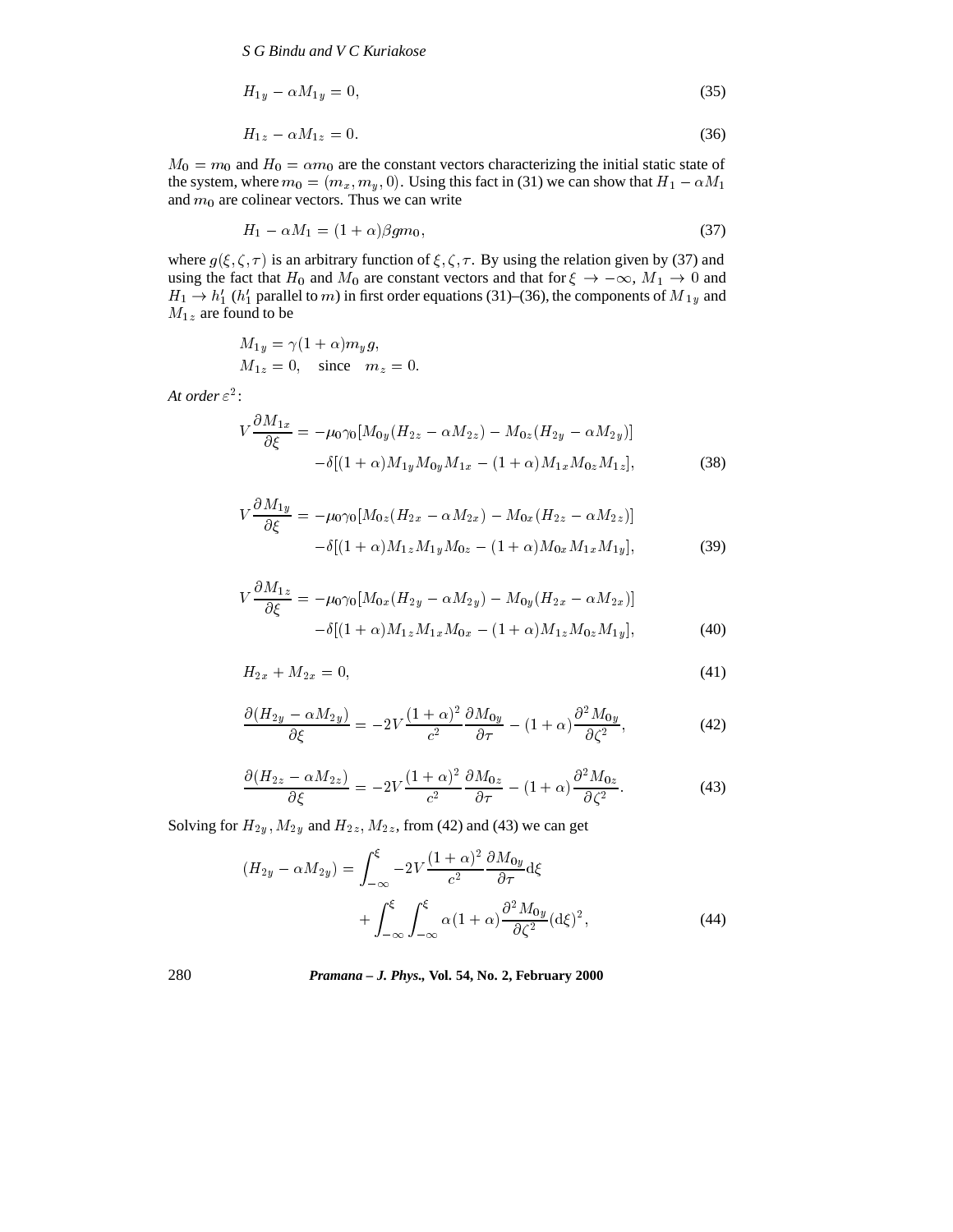*Nonlinear wave propagation*

$$
(H_{0z} - \alpha M_{0z}) = \int_{-\infty}^{\xi} -2V \frac{(1+\alpha)^2}{c^2} \frac{\partial M_{0z}}{\partial \tau} d\xi
$$

$$
- \int_{-\infty}^{\xi} \int_{-\infty}^{\xi} \alpha (1+\alpha) \frac{\partial^2 M_{0z}}{\partial \zeta^2} (d\xi)^2.
$$
(45)

Substituting for

$$
(H_{2y} - \alpha M_{2y}) \quad \text{and} \quad (H_{2z} - \alpha M_{2z}) \tag{46}
$$

in (38) we get

$$
\frac{V}{\mu_0 \gamma_0} \frac{\partial M_{1x}}{\partial \xi} = M_{0y} \left[ \int_{-\infty}^{\xi} \frac{-2V(1+\alpha)^2}{c^2} \frac{\partial}{\partial \tau} M_{0z} d\xi \right.
$$
  
+ 
$$
\int_{-\infty}^{\xi} \int_{-\infty}^{\xi} \alpha (1+\alpha) \frac{\partial^2 M_{0y}}{\partial \zeta^2} (d\xi)^2 \right]
$$
  
- 
$$
M_{0z} \left[ \int_{-\infty}^{\xi} \frac{-2V(1+\alpha)^2}{c^2} \frac{\partial}{\partial \tau} M_{0y} d\xi \right.
$$
  
- 
$$
\int_{-\infty}^{\xi} \int_{-\infty}^{\xi} \alpha (1+\alpha) \frac{\partial^2 M_{0y}}{\partial \zeta^2} (d\xi)^2 \right]
$$
  
- 
$$
\frac{\delta}{\mu_0 \gamma} \delta [(1+\alpha)M_{1y} M_{0y} M_{1x} - (1+\alpha)M_{1x} M_{0z} M_{1z}].
$$
 (47)

Introducing two new variables  $A$  and  $\theta = \theta(\xi, \, \zeta, \, \tau)$  defined by

$$
M_{0y} = A\cos\theta, M_{0z} = A\sin\theta, A = m_0\sin\phi, \ \theta \to 0 \text{ as } \xi \to -\infty. \tag{48}
$$

Since we are considering the wave propagation along the  $x$ -direction, substituting (48) in (33), the  $\delta$  term goes to zero since  $M_{1z}$  is zero, we have the expression for the  $M_{1x}$ component in terms of the new variables as

$$
M_{1x} = \frac{V}{\mu_0 \gamma_0 (1 + \alpha)} \frac{\partial \theta}{\partial \xi}.
$$
\n(49)

Now substituting the value of  $M_{1x}$  and using the new variables given in (48), (47) can be written as

$$
-\mu \frac{\partial^2 \theta}{\partial \xi^2} = \cos \theta \frac{\partial}{\partial \tau} \int_{-\infty}^{\xi} \sin \theta d\xi + \sigma \cos \theta \frac{\partial^2}{\partial \zeta^2} \int_{-\infty}^{\xi} \int_{-\infty}^{\xi} \sin \theta (d\xi)^2
$$

$$
-\sin \theta \frac{\partial}{\partial \tau} \int_{-\infty}^{\xi} \cos \theta d\xi - \sigma \sin \theta \frac{\partial^2}{\partial \zeta^2} \int_{-\infty}^{\xi} \int_{-\infty}^{\xi} \cos \theta (d\xi)^2
$$

$$
+\nu \sin^2 \theta \frac{\partial \theta}{\partial \xi}, \qquad (50)
$$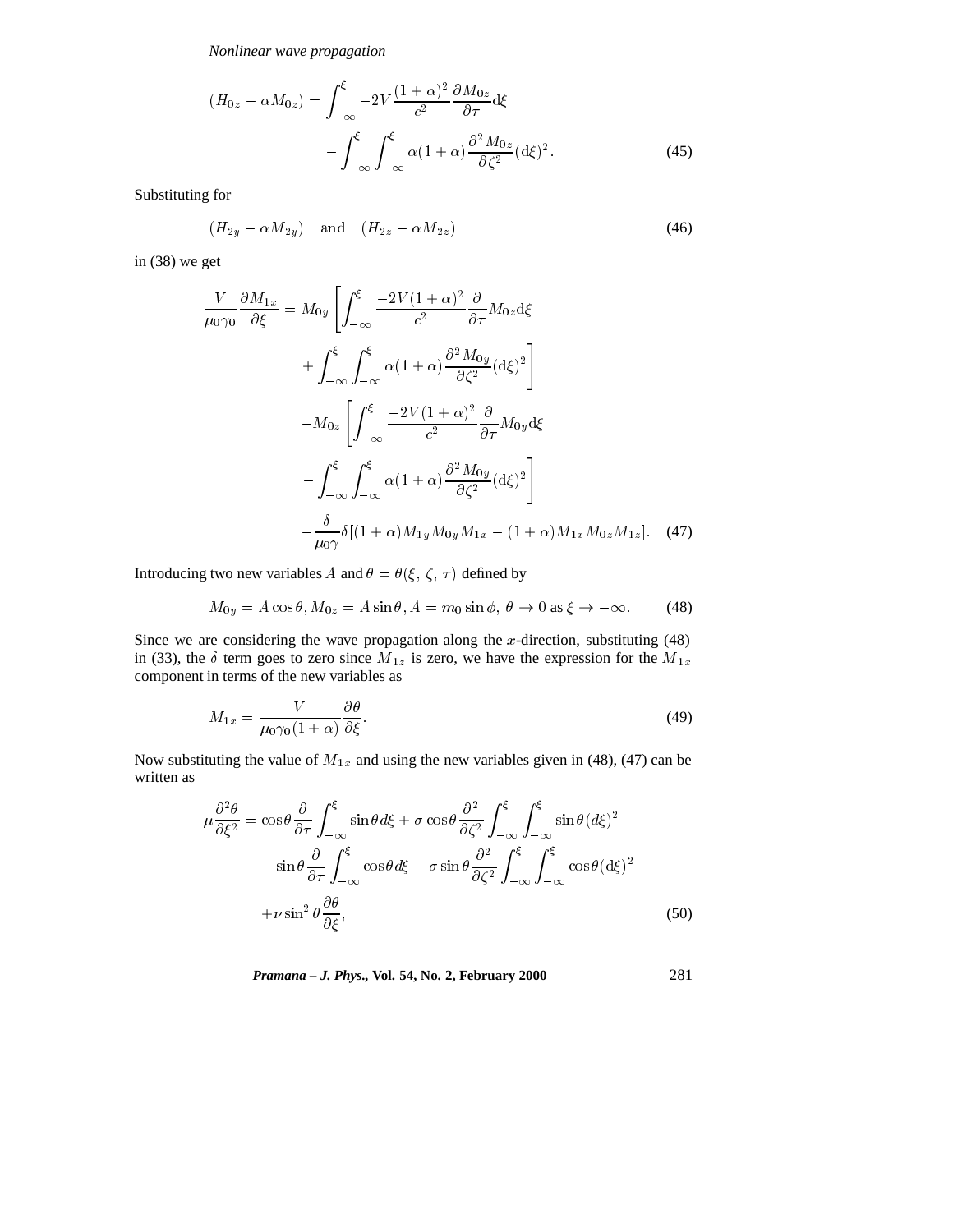where

$$
\mu = \frac{Vc^2}{2(1+\alpha)^3 \mu_0 \gamma_0},
$$

$$
\sigma = \frac{c^2}{2V(1+\alpha)\mu_0 \gamma_0},
$$

$$
\nu = \frac{\delta c^2}{2(1+\alpha)}.
$$

Differentiating (50) with respect to  $\xi$  and simplifying we obtain

$$
\frac{\partial}{\partial \xi} \left[ \frac{\frac{\partial \theta}{\partial \tau} + \mu \frac{\partial^3 \theta}{\partial \xi^3} - \int_{-\infty}^{\xi} \sigma \frac{\partial^2 \theta}{\partial \zeta^2} + \nu \sin^2 \theta \frac{\partial^3 \theta}{\partial \xi^3}}{\frac{\partial \theta}{\partial \xi}} \right] = -\mu \frac{\partial^2 \theta}{\partial \xi^2} \left[ \frac{\partial \theta}{\partial \xi} \right] - \nu \left[ \frac{\partial \theta}{\partial \xi} \right]^2.
$$
\n(51)

Equation (51) can be integrated with respect to  $\xi$  to give

$$
\frac{\partial \theta}{\partial \tau} + \mu \frac{\partial^3 \theta}{\partial \xi^3} - \sigma \int_{-\infty}^{\xi} \frac{\partial^2 \theta}{\partial \zeta^2} + \nu \sin^2 \theta \frac{\partial^2 \theta}{\partial \xi^2} = -\mu \frac{\partial \theta}{\partial \xi} \int_{-\infty}^{\xi} \frac{\partial^2 \theta}{\partial \xi^2} \frac{\partial \theta}{\partial \xi} d\xi
$$

$$
-\nu \frac{\partial \theta}{\partial \xi} \int_{-\infty}^{\xi} \left[ \frac{\partial \theta}{\partial \xi} \right]^2.
$$
(52)

Putting  $f = \partial \theta / \partial \eta$  the above equation becomes

$$
\frac{\partial f}{\partial \tau} + \frac{3}{2} \mu f^2 \frac{\partial f}{\partial \xi} + \mu \frac{\partial^3 f}{\partial \xi^3} - \nu \left[ \sin^2 \theta \frac{\partial^2 f}{\partial \xi^2} + \frac{\partial f}{\partial \xi} \int_{-\infty}^{\xi} \left( \frac{\partial f}{\partial \xi} \right)^2 \right]
$$

$$
= \sigma \int_{-\infty}^{\xi} \frac{\partial^2 f}{\partial \zeta^2}, \tag{53}
$$

where f is a function of  $\xi$ ,  $\zeta$  and  $\tau$ .

Differentiating (53) with respect to  $\xi$  we obtain

$$
\left[\frac{\partial f}{\partial \tau} + \frac{3}{2}\mu f^2 \frac{\partial f}{\partial \xi} + \mu \frac{\partial^3 f}{\partial \xi^3} + \nu \left(\sin^2 \theta \frac{\partial^2 f}{\partial \xi^2} + \frac{\partial f}{\partial \xi} \int_{-\infty}^{\xi} \left(\frac{\partial f}{\partial \xi}\right)^2\right)\right]_{\xi}
$$
  
=  $\sigma \frac{\partial^2 f}{\partial \zeta^2}$ . (54)

This equation is an integro-differential equation. In the absence of the  $\nu$  term this equation reduces to the modified Kadomtsev–Petviashvili equation [15,16]. The  $\nu$  term represents the effect of dissipation. It should be noted that this additional term is not only a higher derivative of f with respect to  $\xi$  but contains nonlocal nonlinear terms.

We first examine the existence of steady state solutions of this equation. We assume that  $f(\xi, \zeta, \tau)$  is a function of  $\eta$  through  $(\eta - \lambda \tau)$ , where  $\lambda$  is a constant. That is we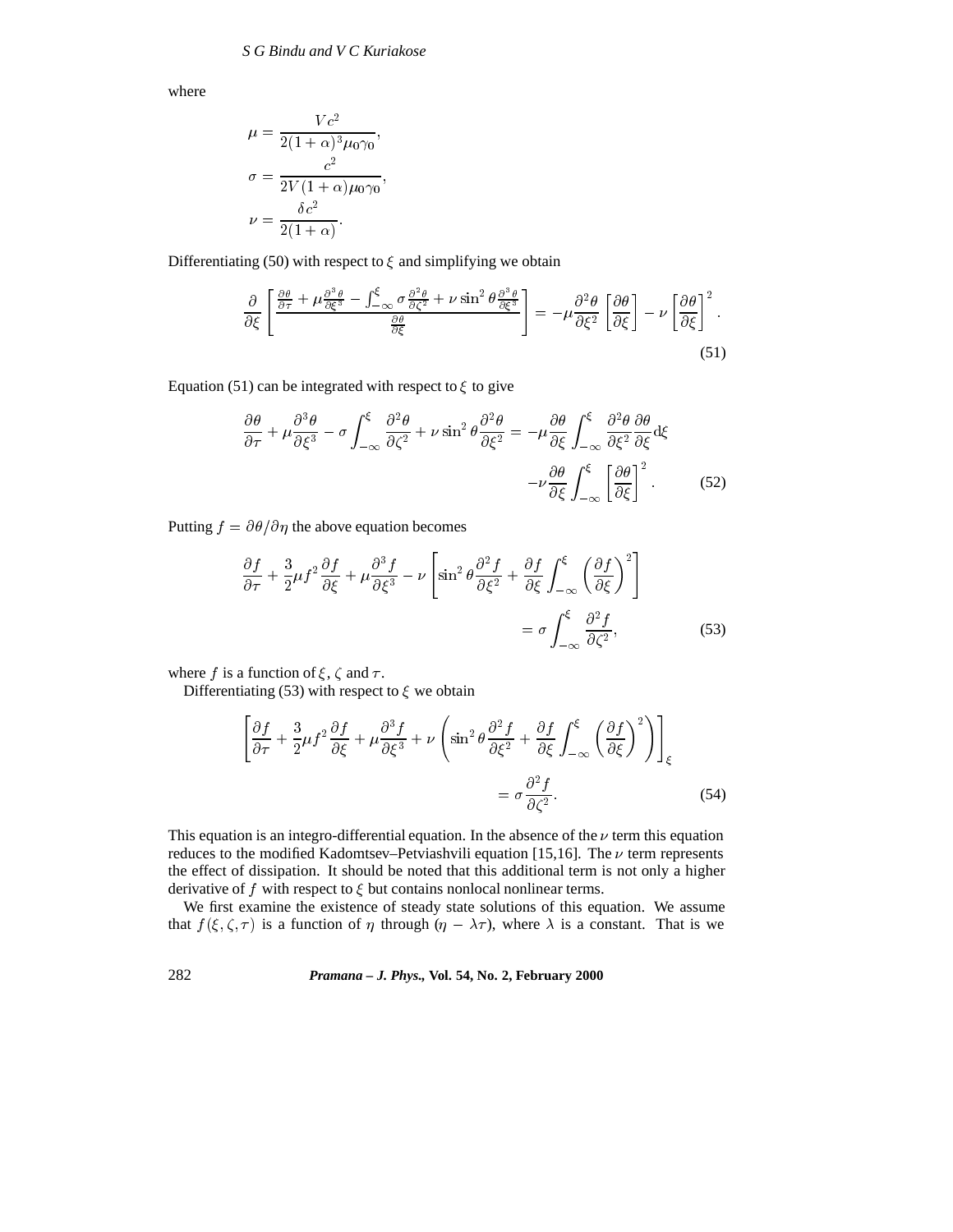seek solutions of (54) in a moving frame of reference. Under this assumption, (54) can be integrated once with respect to  $\eta$  subject to the boundary conditions  $f \to 0$  as  $\eta \to -\infty$ , giving rise to

$$
-\lambda f + \frac{1}{2}\mu f^3 + \mu \frac{\partial^2 f}{\partial \eta^2} + \nu \frac{\partial^2 f}{\partial \eta^2} + \nu \left[ \frac{\partial f}{\partial \eta} + f \int_{-\infty}^{\eta} f^2 \right] = \int \int \sigma \frac{\partial f}{\partial \eta} (\mathrm{d}\eta)^2. \tag{55}
$$

We can now show that in the special case of  $-\mu \ll v$  that is, when the effect of dispersion can be neglected compared to that of dissipation, (55) admits solutions of the form

$$
f(\eta,\tau) = \frac{-\lambda}{\nu} \sec h^2 \sqrt{\frac{-\lambda}{\nu}} (\eta - \lambda \tau)
$$
\n(56)

provided  $\lambda < 0$  and there is no bounded solution if  $\lambda > 0$ . For the case of  $\nu = 0$  we can arrive at the modified Kadomtsev–Petviashvili equation as

$$
\left[\frac{\partial f}{\partial \tau} + \frac{3}{2}\mu f^2 \frac{\partial f}{\partial \xi} + \mu \frac{\partial^3 f}{\partial \xi^3}\right]_{\xi} = \sigma \frac{\partial^2 f}{\partial \zeta^2}.
$$
\n(57)

The steady state solution of this equation can be obtained by using elliptic integrals. Thus we find

$$
f=6k^2\mathrm{sech}^2k\eta,
$$

where  $\eta = \xi + \zeta - \lambda \tau$ , and  $k^2 = \mu(\sigma + \mu)$  and  $\lambda$  is a constant. Since  $f = \partial \theta / \partial \eta$ ,  $\theta$  is obtained as  $\theta = \int_{-\infty}^{\eta} f d\eta$ .  $\theta$  increases from 0 to  $2\pi$  or decreases from 0 to  $-2\pi$  according as  $k > 0$  or  $k < 0$  as  $\eta$  goes from  $-\infty$  to  $+\infty$ .

We can obtain explicit form of solutions for  $M_{0y}$ ,  $M_{0z}$ ,  $H_{0y}$ ,  $H_{0z}$ ,  $H_{1x}$ ,  $M_{1x}$ ,  $M_{1y}$  and  $H_{1y}$ . Thus we can obtain

$$
M_{0y} = m_0 \sin \phi \cos(6k^2 \sqrt{[1 - \text{sech}^2 k \eta]}),
$$
 (58)

$$
M_{0z} = m_0 \sin \phi \sin(6k^2 \sqrt{[1 - \mathrm{sech}^2 k \eta]}), \tag{59}
$$

$$
H_{0y} = \alpha m_0 \sin \phi \cos(6k^2 \sqrt{[1 - \mathrm{sech}^2 k \eta)]})
$$
 (60)

$$
H_{0z} = \alpha m_0 \sin \phi \sin(6k^2 \sqrt{[1 - (\mathrm{sech}^2 k \eta)]})
$$
\n(61)

$$
H_{1x} = \frac{6Vk^2 \operatorname{sech}^2 k\eta}{(1+\alpha)},
$$
  

$$
M_{1x} = -\frac{6Vk^2 \operatorname{sech}^2 k\eta}{(1+\alpha)},
$$
 (62)

*Pramana – J. Phys.,* **Vol. 54, No. 2, February 2000** 283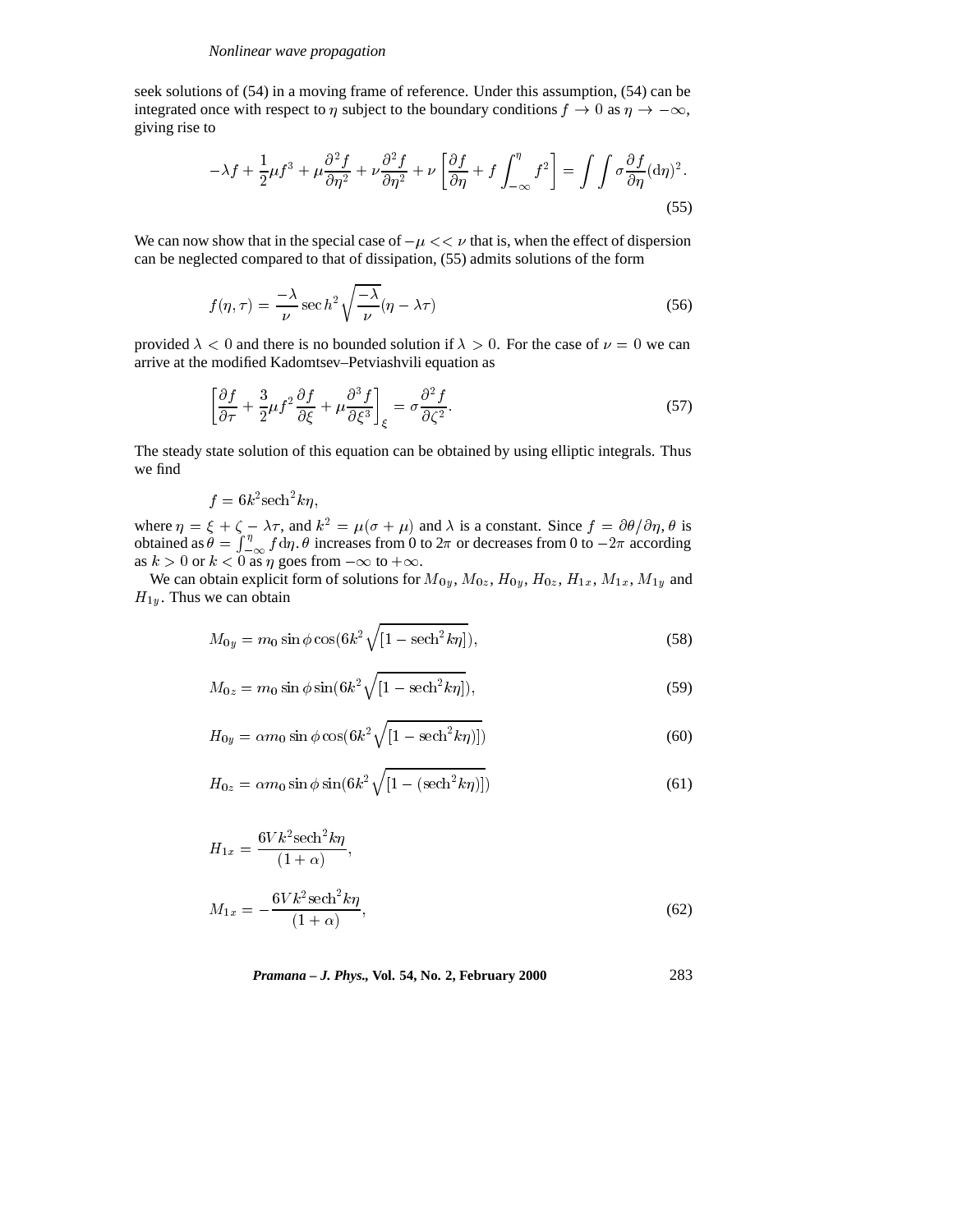*S G Bindu and V C Kuriakose*

$$
M_{1y} = V\left(\frac{1+\sin\theta}{\delta(1+\alpha)}\right)\sec h^2\eta,\tag{63}
$$

$$
H_{1y} = -\alpha V \left( \frac{1 + \sin \theta}{\delta (1 + \alpha)} \right) \sec h^2 \eta.
$$
 (64)

We have found that  $M_{1x}$ ,  $H_{1x}$ ,  $M_{0y}$ ,  $H_{0y}$ ,  $H_{1y}$  and  $M_{1y}$  components give soliton solutions while  $M_{0z}$  and  $H_{0z}$  components give kink solutions.

Any localized static (time-independent) solution is a solitary wave. All these solutions have localized energy density and finite total energy. The energy expression for the mKP solitary wave is obtained by putting

$$
f=U_{\xi}
$$

in (57) [17]. The function f can be considered as the derivative of the angle  $\theta$  and can also be considered as the amplitude of the first-order term  $M_{1x}$  of the longitudinal component of the magnetization density. That is,

$$
E = \int_{-\infty}^{\infty} \left[ \frac{1}{2} \mu (U_{\xi\xi})^2 - \frac{3}{24} \mu (U_{\xi})^4 - \frac{1}{2} \sigma (U_{\zeta})^2 d\eta. \right] \tag{65}
$$

On evaluating this integral with

$$
f=6k^2\mathrm{sech}^2k\eta,
$$

we obtain

$$
E = \left(\frac{1}{6720}\right) \sec h^7[kx] \left[-315\ k\ \sin h[kx] + 45360\ k^3\ \sin h[kx] -840\ k^7\ \sin h[kx] - 525\ k\ \sin h[3kx] - 21168\ k^3\ \sin h[3kx] - 504\ k^7\ \sin h[3kx] - 245\ k\ \sin h[5kx] + 3024\ k^3\ \sin h[5kx] - 168\ k^7\ \sin h[5kx] - 35\ k\ \sin h[7kx] + 432\ k^3\ \sin h[7kx] - 24\ k^7\ \sin h[7kx]]. \tag{66}
$$

The momentum for this solitary wave is given by

$$
P = \int_{-\infty}^{\infty} \left[ \frac{1}{2} \mu (U_{\xi})^3 + \sigma U_{\zeta} \right] d\eta \tag{67}
$$

and the momentum expression is given by

$$
P = \cos h[kx] [12 k2 sec h2[kx] + 12 k6 sec h6[kx]][30 sin h[kx]+80 k4 sin h[kx] + 45 sin h[3kx]+40 k4 sin h[3kx] + 15 sin h[5kx]+8 k4 sin h[5kx]]/[30k(3 + 8k4 + 4 cos h[2kx] + cos h[4kx])].
$$